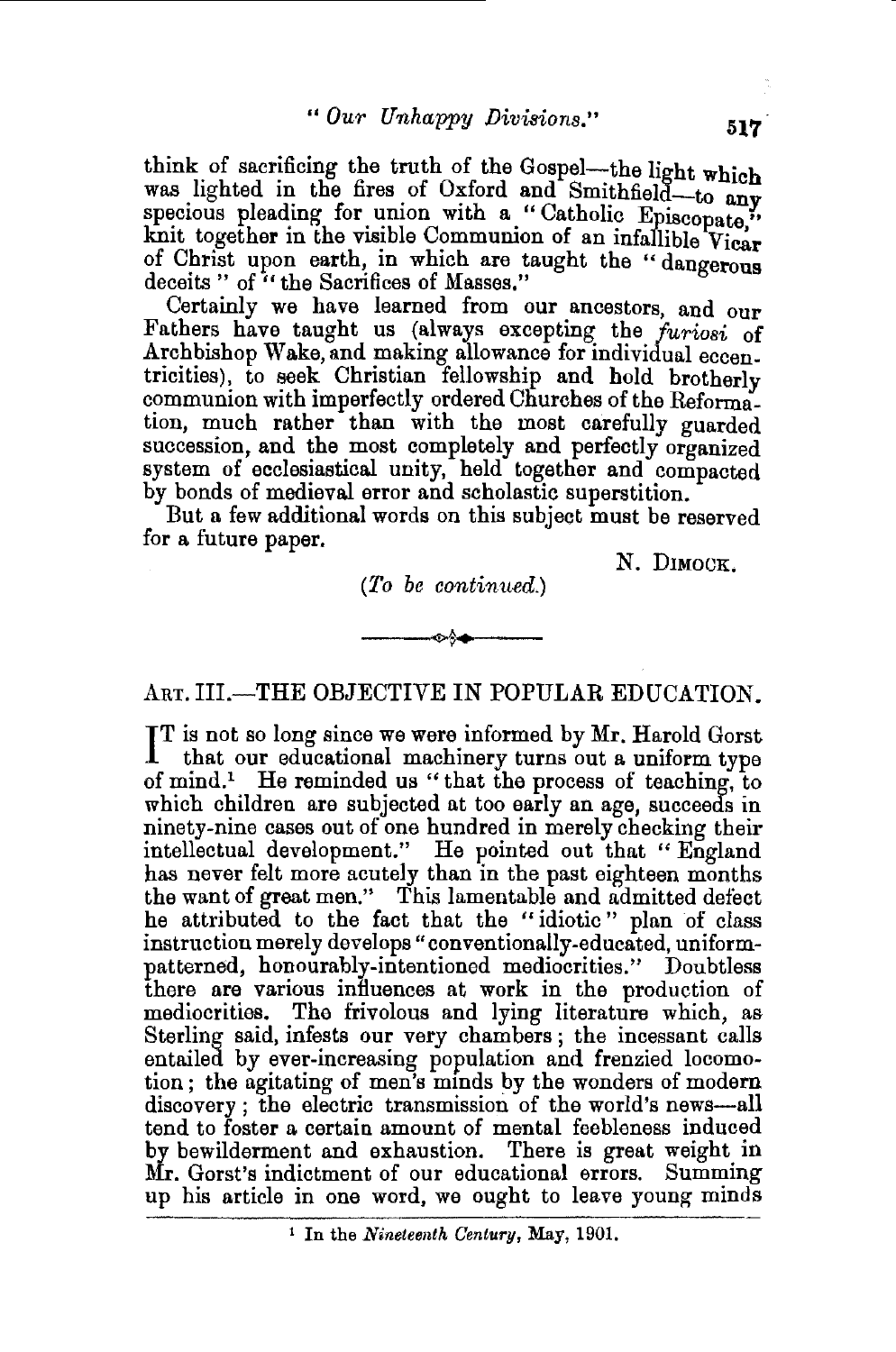free till the age of seven to gratify their natural instincts of observation and reflection, and afterwards develop by individual care their peculiar powers.

Let us see how far this treatment can be applied to the improvement of our national teaching.

It will be necessary at the outset to guard against unjustifiable assumptions. For instance, we may assume in respect to the children of rustics that during this period of seven vears the mind will be developing habits of accurate observation, and that these habits will eventuate in mental power. No assumption could be more at variance with facts No assumption could be more at variance with facts. It has been said of Captain Burton that he *absorbed* languages · and to judge by the immensity of their acquirements, it would appear that such persons as Linnæus and Darwin do apparently *absorb* impressions of natural phenomena, otherwise their colossal acquirements would be inexplicable. It may be admitted also that in all healthy minds there is in early youth a certain degree of this absorptive faculty, too often abused and stultified by the gratuitous blundering of irascible dogmatists. But granting that the average mind is thus gifted with absorptiveness, .it can but absorb the element that surrounds it. The mind needs *direction,*1 and it needs aliment. Direction in most cases comes from other more developed and contiguous minds; aliment, from environment. A decided, innate, individual, mental bias towards science or literary form is so rare that it deserves whenever seen the appellation of "genius." Among the English working-class not one in a thousand (or one-tenth per cent.) seem to possess this decided bias. Dr. Smiles has, mdeed, informed us that Locke, Helvetius, and Diderot believed that all men possess the same *aptitude for genius*. It is a comfortable doctrine; but the phenomenal attention evoked by the apparition of a Keats, or a Faraday, or a Gifford, with his problems engraved upon flattened leather, indicates its falsity. A youth, triumphing over obstacles and uncongenial surroundings, amply vindicates his title to this Divine inheritance called "genius." The "aptitude" may certainly exist in the average mind, but it is the aptitude of the sparrow to sing the canary's song. He has now and then learned to do it, but how rapidly he reverts to type! Just so the labourer who has been through the standards of a country school after a few years of toil often cannot write his own name. He, too, reverts to type. "You cannot," says the proverb, " make more of a cat than its

<sup>1</sup>Let us note also that, to fairly apply this principle of a seven years' assignment to Nature's school, we should start clear of hereditary bias and evil environment. What applies in this matter to a country boy of self.respecting parents can scarcely be true for the City arab.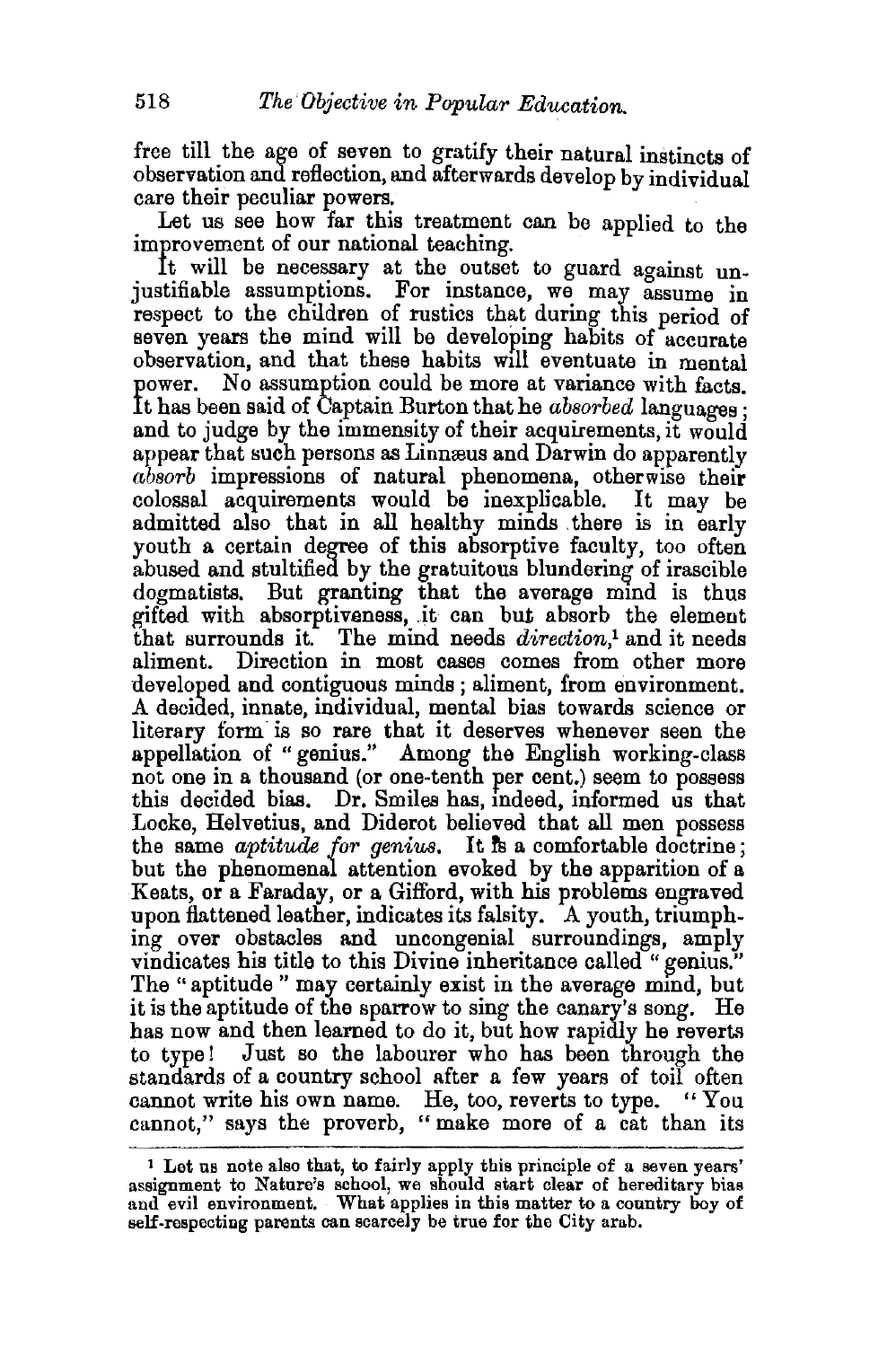skin." Nor can you "make a silk purse of a sow's ear." By generous treatment, indeed, you may expand a small mind, but you cannot make it large. Scrooge transformed is but a master fancy. Quantity, quality, and peculiarity are all practically permanent factors in the average human subjects of secular education.

But whatever theory we may hold regarding the individual mind, probably few legislators would aver that the view of the *State* educator must embrace man's final condition. Limitations of time and instruments forbid the pursuit of ideals that relate to his possible "imago " condition.

If the three stages of insect growth afford a true type of man's development, it is to be feared that the masses must in this life remain intellectual larvæ. For, indeed, much that operates in all the schools is not merely, as Mr. Gorst would say, idiotic in its futility, but potently pernicious in its tendency to stunt and to distort. Universities are no exception. Have we not all known men whose special acquirements, instead of really helping, entirely befooled them; who, instead of applying those acquirements to some useful pursuit, were wagged by them as the tail wags the dog *?* This ludicrous spectacle, not merely irritating to practical minds, but even exasperating, shows how a man may be educated beyond his natural powers, and placed in the pitiable position of the diver, who thought he had found a treasure, but soon realized that something-i.e., the octopus-had found him.

Educators, from the University to the ragged-school, seem often to forget that the vision of the average mind embraces but a small field of view. They would make not merely a University, but an Omnivemity, and that, too, for the "man in the street." Plainly put, it is the creation of a true and sound unit of the social organism, not the *ultimate* development of the individual, that should suggest the limits of our educational objective. It is a common lament of Churchmen that it is so hard to evoke amongst the people a sense of the grand ideal, the harmonious onward movement, and the glorious destiny of the Church, and by conseguence to value and maintain their membership in its living, spiritual organism. Just so might it well be with the State. But, alas! the leaders themselves have been too much actuated by their own party and personal ends to inculcate among their constituents the sense of patriotism, and in elementary schools failure has often resulted from the application of middle and upper class ambitions to the primary curriculum.

The evolution of a genius or a hero may be a laudable objective to the sixth-form master in a Grammar School ; it can scarcely be a reasonable one to dominate the mind of a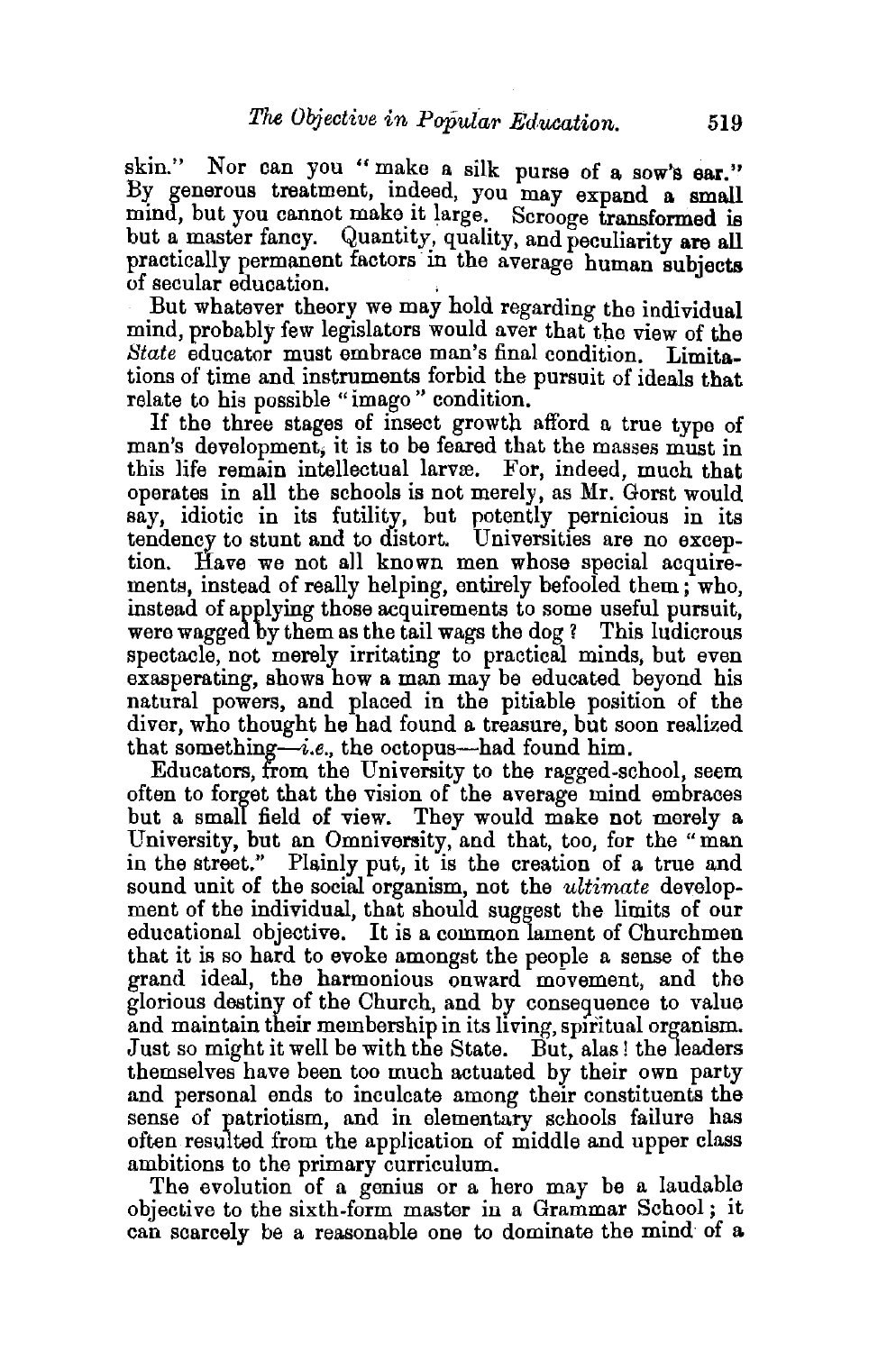teacher of embryo ploughmen. Let us fire lower and . take truer aim. Let us cultivate, among our boys especially: (1) *Esprit de corps-the* most potent influence that exists among lads and yokels, who think more of the jeers of their comrades than of the majesty of the law or the King's proclamation. (2) Submission to authority and commandthe beginning, though often, we fear, the end, of religion with vast numbers of the "masses." (3) A sound and healthy physical frame-a far surer aid to social independence than (even great) intellectual endowments. (4) Alertness of mind and keen perception---this, in its application to trade, manufacture, or agriculture, must, if attended by industry, augment the productiveness and wealth of a nation. (5) A reasonable temper and a just sense of proportion, specially in relation to studies and the work of life. The fads and theories of educational cranks have done vast mischief to the faculty of just perception. (6) A sense of the mighty unseen forces of the physical world. (7) Last, but in importance first, the fear of God, reverence for parental authority, awe for the moral forces of social government, and respect for humanity.

The true and enduring basis of social advancement has been laid down with pregnant brevity by St. Peter in a single verse of his weighty epistle: " Honour all men, love the brotherhood, fear God, honour the King." This we also believe to be the bed-rock upon which a sound structure of public education must be reared.

In extending the application of these principles " line upon line, precept upon precept," will be found, I verily believe, the only guarantee for sohd national and educational progress. And in thus speaking we admit to the full the necessity and importance of mere intellectual development; the exigencies of trade demand it ; the increasing love of knowledge will insist upon it. Yet in the final struggle, in the cyclic upheavals of the world, survival will depend upon truth and courage, endurance and right. The moral is (as Napoleon justly said) to the physical "as ten to one." Witness Marathon. Witness the conquests of Christianity.

One very obvious reason for adopting a short view, or near educational objective, lies in the fact that the ultimate development of individual minds must result from voluntary and strenuous personal effort. Every instance of men who have attained true eminence witnesses to this. Personal selfdiscipline is based upon an intelligent appreciation of the educational blunders and defects by which progress has been hindered. Mental development is not the accretion of matter to a crystal, but the growth and expansion of a living organism. False methods are an obstruction to that growth, and a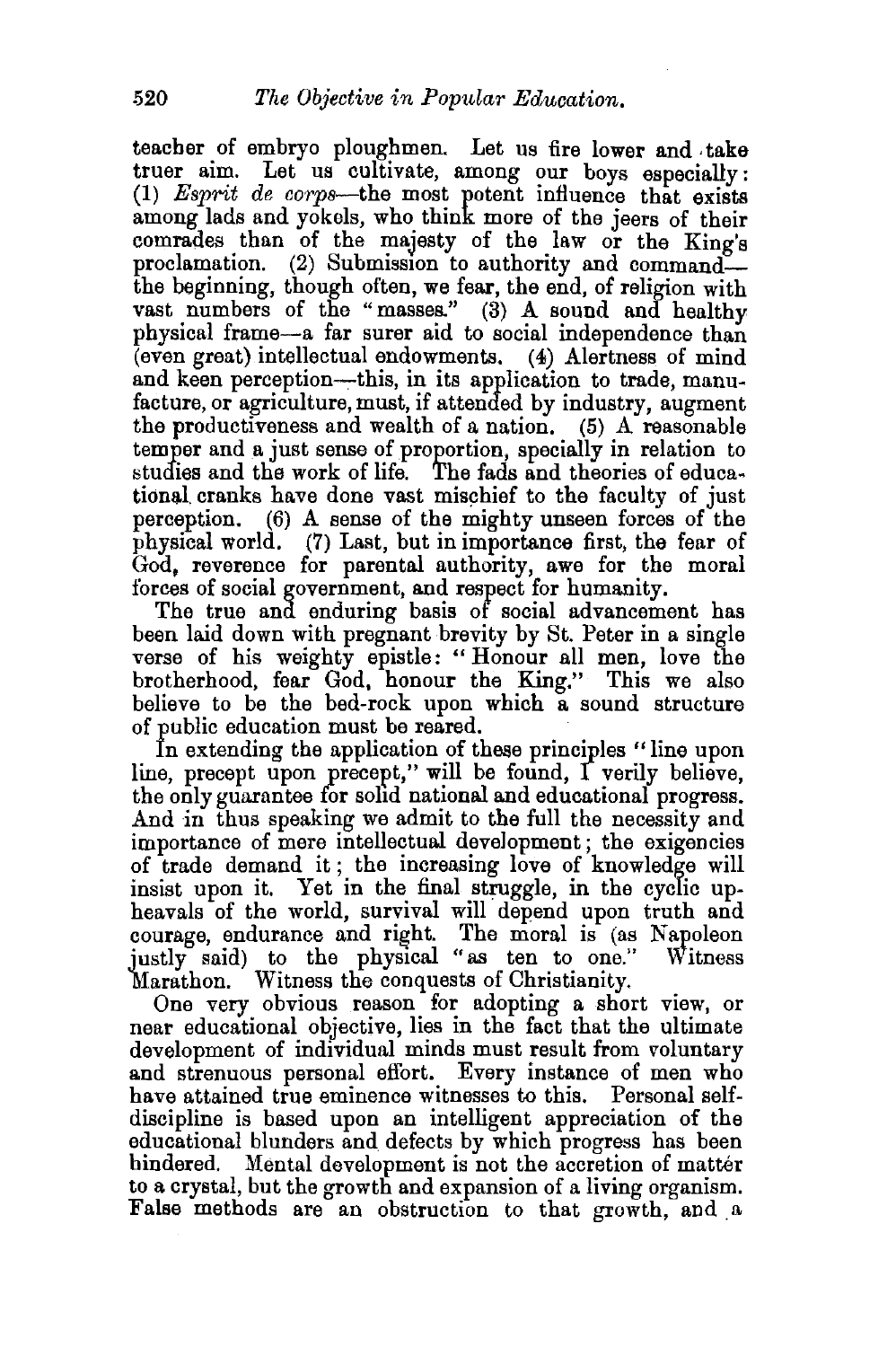thoughtful habit must be the basis and starting-point of true personal development.

Now, when we come to apply these principles to the elevation of the masses, we have to face the conviction that their operation would infallibly result in an upheaval of society. Such thoroughness would entail, in fact, a radical change in existing conditions, and it has never. been considered a function of a wise government to initiate social cataclysms. However, when we calmly examine our instrumental equipment for popular elevation we are constrained to acknowledge an appalling deficit, and to admit that there is but a slender chance for the application of such. scientific methods.

Where is that vast army of teachers necessary for the awakening of thought among the masses of our people? Echo answers, Where? Whilst, on the one hand, the teaching staff' would need to be quadrupled to evolve individuality in children, it will be admitted by practical teachers that, with a vast number of them, not even Locke, Roger'Ascham, or Socrates himself; could assure a fruitful return for such specialized tuition. Too many not only will, but *must* " stick at K." And the most potent factor in this retardation is the semi-idiotic family type of brain, or the immoral proclivities so often entailed by heredity. "Their fathers," as the schoolmaster puts it, "also stuck at K." On the other hand, a Garfield or a Franklin is as sure to rise as the man of whom the poet wrote the following couplet is sure to fall:

> " He knew no medinm betwixt guzzlipg beer, And his old stint, a thousand pounds a year."

Dr. Smiles has reminded us that a representative Government which is better than the people deserve will surely be dragged down to suit them. By a similar law Cowper's young gentleman of pothouse affinities inevitably forfeited his position. Truly "Excelsior" is a noble motto, and the right " ascent of man" eminently desirable; yet, in the coming age, it is a problem, indeed, who will be the dockmen and scavengers. Practical recognition of the dictum of Carlyle that there is "a perennial nobleness in work " would seem, to judge by recent results, incompatible with a superficial education. In itself it indicates a nobility. of disposition which is above and beyond beggarly elements. On all sides it is admitted that England has been receding in those technical arts and processes of which accurate observation and intelligent interest in natural phenomena form the basis. Social ambition and superficiality go hand in hand, and their best corrective is a return to that open book of priceless 38

l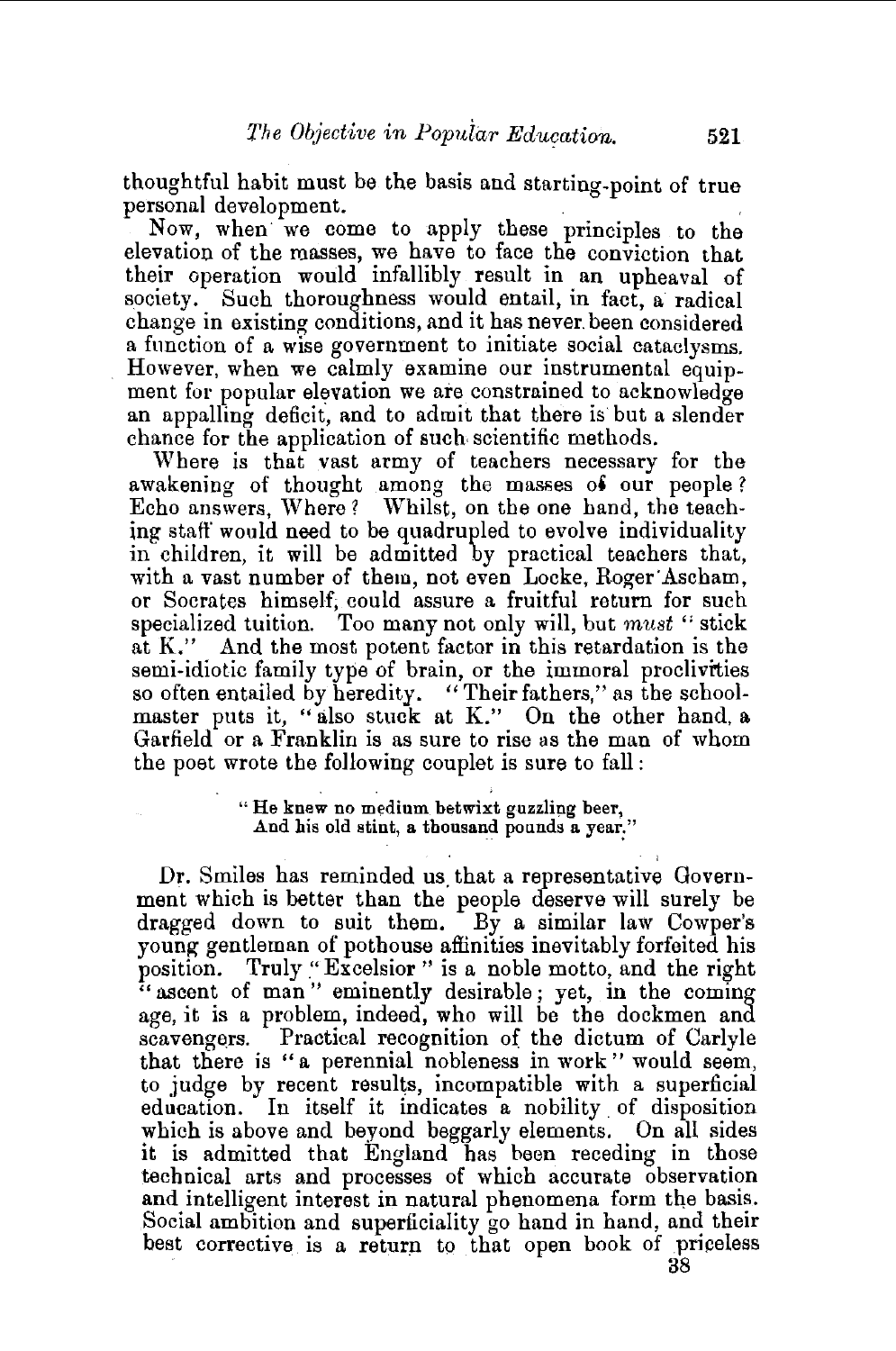object-lessons which the Divine Artificer has so lavishly bestowed upon us.

Let us then, in recasting our educational methods, reverence and act on the advice of Wordsworth:" Let Nature be your teacher." By doing so we shall indisputably lay the foundation for a supply of experts and skilled mechanics, and for national advancement in art and science; but beyond and above this we shall encourage and foster those habits of true thought and reasonable action which are eternally opposed to bigotry, partizanship, and social disorder.

Speaking to an assembly of young women, not long ago, a lecturer remarked that the education of a child should begin, not at the age of seven, or any other age, but a little while before it was born—with the *mother*. We cannot begin too soon. Heredity is against us, and the transmission of habits from one generation to another by imitation is against us. We are moulded, not only by the forces of what we call " the present," and the environment of our own individual youth, but by all the cumulative influence of our ancestors. Hence the necessity of using every possible means to influence parents as well as children. It has become a truism that the best chance of elevating the masses is to get hold of the young. But the enemy has the start against us in the form of vicious home influence. We have to wield the sword with one hand, while we build with the other.

Carlyle's dictum, that the people are "mostly fools," is best illustrated by the fact that they *hate knowledge.* They positively resent it, as conveyed in the ordinary channels*i.e., by books.* What a rustic mother likes in a book is its brilliant cover, by which she can exhibit to strangers the perfection of her own Johnny, who took it as a prize. They resemble a Hunts cottager who gruffly assured the writer that what she liked to see about her husband was his *back.* 

How to impart even the faintest tinge of a love of reading to country folk is a problem not yet tackled.<br>It is, indeed, still a problem, even with the middle class.

The pestiferous swarms of pernicious periodicals, so far from increasing real readers, are making them more scarce. No stimulant of thought can vie with parables of Nature, nor is there any incitement to inquiry, like the impulse of an observant eye. Ruskin's idea that every country school should have attached to it a garden, as well as a playground, goes to the root of the matter, and ratepayers would gain by it in the end if such gardens were used for imparting objectlessons.

Indoor museums will prove a costly addition to expenditure : the best school museum is like Wordsworth's study-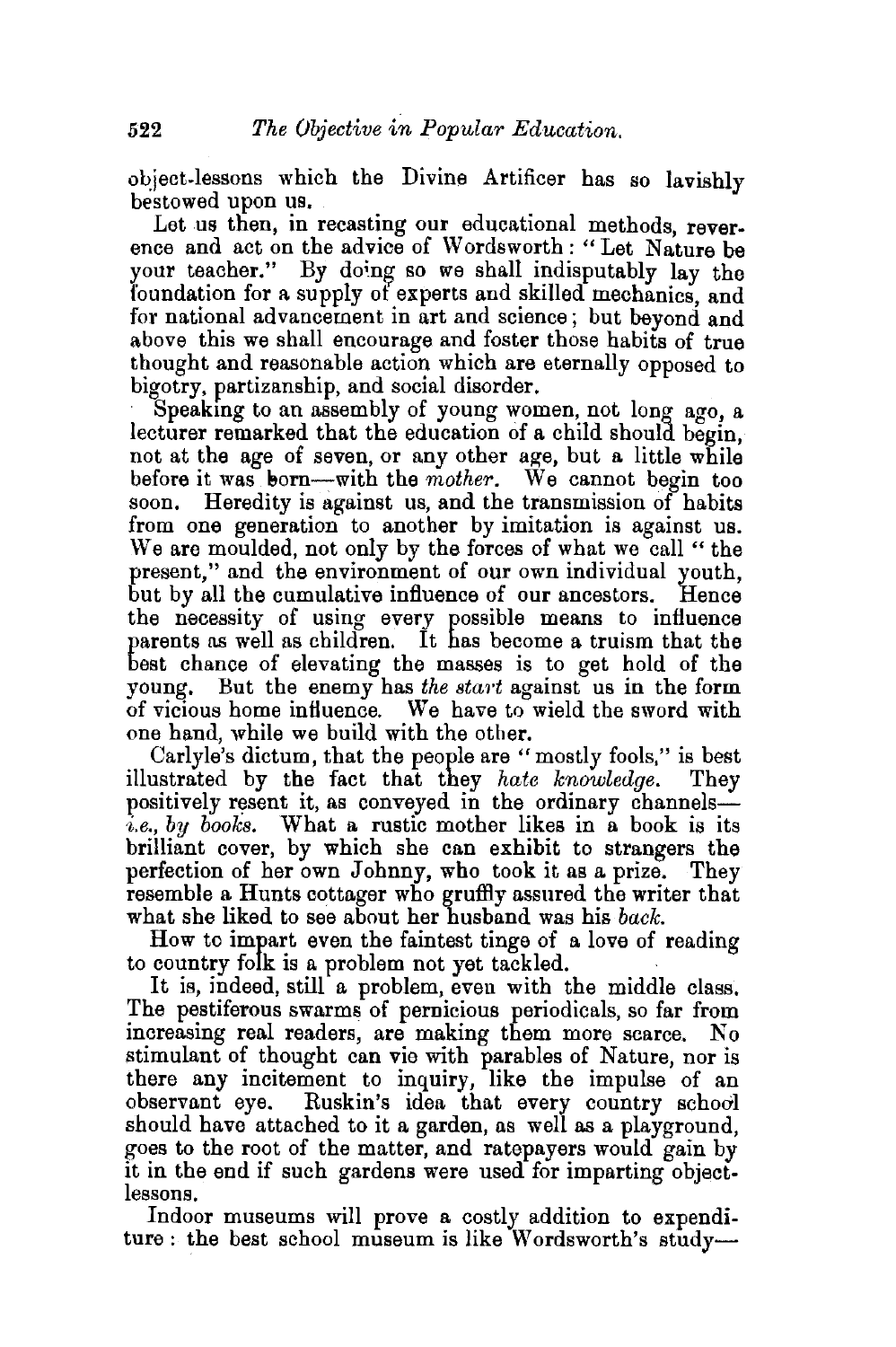out of doors. By an able demonstrator elementary lessons in almost every branch of science needful for rustics might be deduced in the open air, amid suggestive surroundings, from a selection of plants in various stages of growth.

If teachers do not come forward under our present system, why not engage a travelling staff? Is intelligent observation on the part of our rustic population an important national factor or not? We know by experience that they *will* not read. We also know by observation that they do take interest, and keen interest, in their little gardens, their caged birds, and their *tame* rabbits. Why then drive them to take interest in *wild* ones, and turn them into criminals, by imprisoning them for breach of the game laws?

The truth is that both schoolmasters and scholars are hungering for a reform in the direction of advanced object-lessons. I trust I may be allowed to offer two illustrations of this fact.

Being a lover of birds, I recently asked a village schoolmaster if he would like a lecture upon this subject, with special reference to local species. He gladly agreed, and arranged the entire school for the purpose. I was amused, some time after, while visiting in the village, to find that one of the smallest boys had carried home a graphic account of a sketch made on the blackboard—viz., a curlew carrying a large shoreworm in his beak. This evidently aroused the mother's interest also. Similar interest was shown in a lecture which I gave in the same schoolroom upon the "Forms of Cloud," .explaining some of the properties of the atmosphere by the help of lantern-slides. A goodly number of cottagers, chiefly young people, attended, a small charge being made. Over half a guinea was raised for a local object, and at least one farmer expressed his satisfaction, and declared that he had no idea so much could be said about clouds. Surely our numerous "wranglers " and " honour men " might do a little social work in this way to elevate and amuse their parishioners. They would not lose, but gain by it, in their proper clerical sphere. Witness Henslow of Hitcham and his use of natural science as a parish civilizer, with the best results.

One objection raised at times by teachers themselves is the "spelling difficulty." Some thirty years ago, after I had advocated the teaching of physiology in schools, a Liverpool elementarv schoolmaster wrote to say that he would be delighted to support the movement if this spelling difficulty could be disposed of. The answer is obvious. Everything that quickens perception helps to dispose of that difficulty. The very reason why children spell badly is because their perceptive faculty has not been applied to the form of words. How is it that a lad with a turn for languages-in this 1 38--2